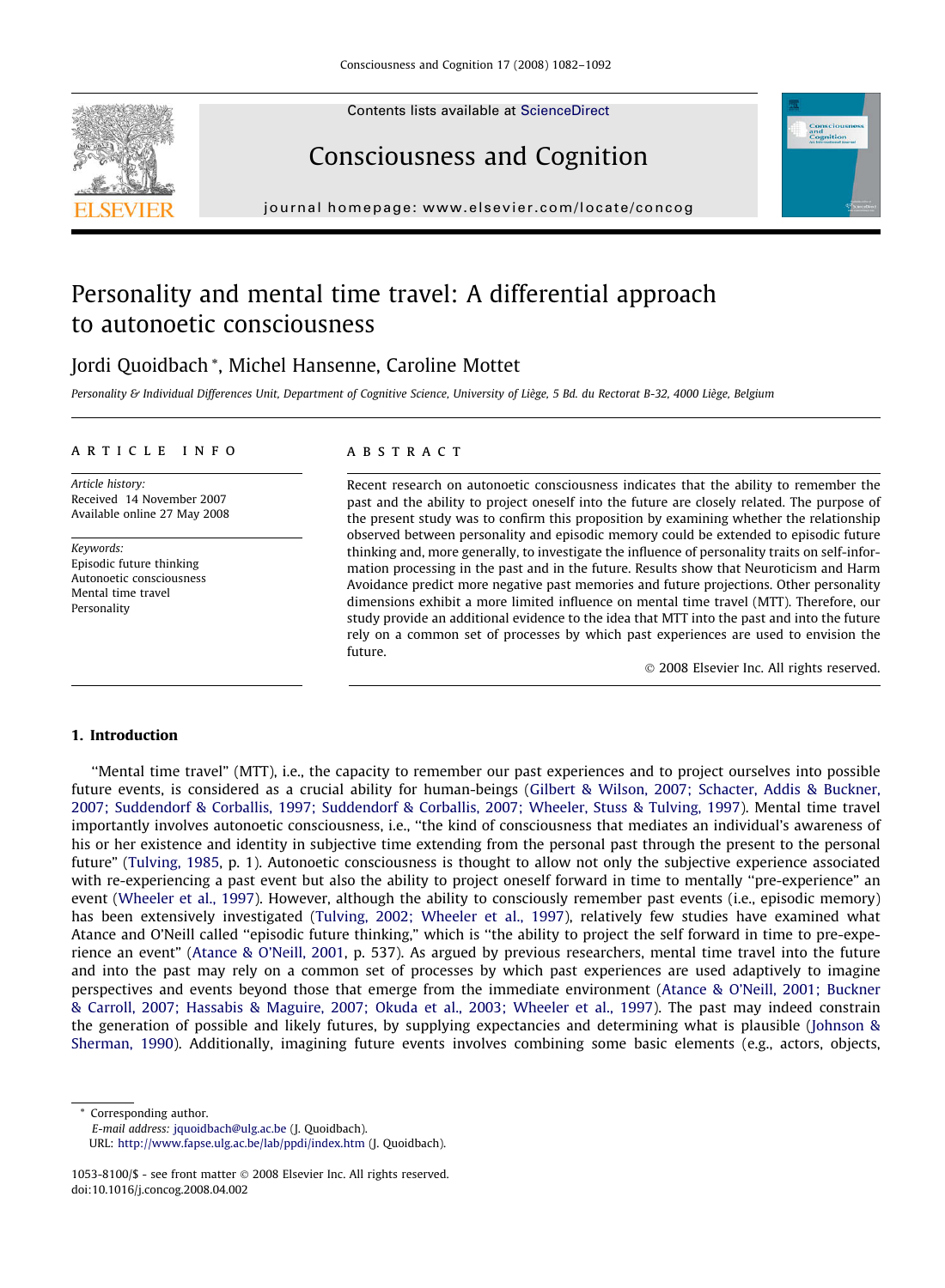and actions), some of which are extrapolations from past events while others come from general semantic knowledge, to generate potential scenarios [\(D'Argembeau and Van der Linden, 2006\)](#page-9-0).

Findings suggesting a relationship between episodic memory and episodic future thinking can be summarized as follows. First, developmental research suggests that episodic memory and episodic future thinking emerge approximately at the same time (around age of three to four) [\(Atance & O'Neill, 2005; Busby & Suddendorf, 2005; Levine, 2004; Suddendorf & Bus](#page-9-0)[by, 2005\)](#page-9-0). Second, patients with brain damages who are unable to recall their personal past typically have difficulties in imagining possible future experiences ([Hassabis, Kumaran, Vann & Maguire, 2007; Klein, Loftus & Kihlstrom, 2002; Tulving,](#page-9-0) [1985\)](#page-9-0). Third, some functional neuroimaging data suggest that common cerebral substrates might underlie thinking about the future and past [\(Addis & Schacter, 2008; Addis, Wong & Schacter, 2007; Botzung, Denkova & Manning, in press; Okuda](#page-9-0) [et al., 2003; Szpunar, Watson, & McDermott, 2007](#page-9-0)) although there are specific areas in the frontal pole and medial temporal lobes that are more involved with the future than with the past [\(Okuda et al., 2003](#page-9-0)). Finally, the factors that influence the phenomenal characteristics associated with remembering, such as the emotional valence of the events and their temporal distance from the present, have similar effects on the phenomenal characteristics associated with projecting oneself into the future ([D'Argembeau and Van der Linden, 2004](#page-9-0)).

An additional important element of validation for linking past and future thinking is to investigate the relationship between MTT into the past and into the future from a personality theory perspective. This is the purpose of the present study.

The existence of relations between personality and emotion is well documented, especially between personality dimensions associated with the Behavioral Activation System (BAS) (e.g., extraversion and novelty seeking) and positive affect, and between personality dimensions associated with the Behavioral Inhibition System (BIS) (e.g., neuroticism and harm avoidance) and negative affect ([Corr, 2002; Gable, Reis & Elliot, 2000; Heponiemi, Keltikangas-Jarvinen, Puttonen &](#page-9-0) [Ravaja, 2003](#page-9-0)). Many studies reported also that personality consistently modulates the interactions between emotion and cognition [\(Bradley & Mogg, 1994; Gomez & Gomez, 2002; Rusting, 1999](#page-9-0)). For instance, [Gomez and Gomez \(2002\)](#page-9-0) found that high-BIS subjects generated more negative words in a word-fragmentation task, recognized more negative words in a word recognition task and recalled more negative words in a free word-recall task than low-BIS subjects, whereas high-BAS subjects displayed, recognized and recalled more positive words in the three tasks than low-BAS subjects. These results indicate that BIS is mainly associated with the processing of unpleasant information, while BAS is mainly associated with the processing of pleasant information, and more generally, that cognitive processing of emotional information is modulated by personality.

The majority of the studies on this topic investigated the relationships between personality and emotion with tasks involving mainly semantic rather than episodic memory. However, episodic memory is a central feature of autonoetic consciousness, i.e., a crucial element of self-representation in time. Indeed, a few studies have shown that neuroticism is particularly associated with the preferential processing of negative information about the self ([Furnham & Cheng, 1996;](#page-9-0) [Martin, Ward & Clark, 1983; Ruiz Caballero & Bermudez, 1995](#page-9-0)). However, it should be mentioned that all information related to the self is not necessarily episodic and may instead be personal semantic. Instead, episodic memory (and autonoetic consciousness) refers to memory for events that are specific in time and place that can be (p)re-experienced. Recent data also indicate that some personality dimensions are related to the phenomenology of episodic memory. [Rubin and Siegler \(2004\)](#page-9-0) found that, of all the domains and facets of personality assessed by the NEO PI [\(Costa & McCrae, 1992](#page-9-0)), openness to feelings showed by far the strongest relation to the phenomenology of memory for past events, correlating with measures of belief in the accuracy of memories, sense of recollection, amount of sensory details, and feeling of emotions while remembering.

As opposed to neuroticism, neither the role of extraversion nor the other personality dimensions on positive information about the self have ever been investigated. Moreover, no study has ever investigated the role of neuroticism and extraversion on the ability to project oneself into the future. Therefore, this study aims to investigate the influence of personality traits (especially neuroticism and extraversion) on episodic past and future thinking.

More specifically, based on previous findings we hypothesize that people with high levels of neuroticism will generate a greater amount of negative projections during a verbal fluency task, i.e., the quantity task (hypothesis 1a) and will write projections with a more negative content in a story completion task, i.e., the preferential content task (hypothesis 1b). Conversely, we hypothesize that people high in extraversion will generate a greater amount of positive projections during the quantity task (hypothesis 2a) and will write projections with a more positive content in the preferential content task (hypothesis 2b). By extension, we also hypothesize to find the same links for harm avoidance (HA) and novelty seeking (NS) dimensions of Cloninger's model as these two dimensions are strongly related to neuroticism and extraversion, respectively ([De Fruyt, Van De Wiele & Van Heeringen, 2000\)](#page-9-0). Thus HA should be related to a greater number of negative projections (hypothesis 3a) and projections with a more negative content (hypothesis 3b) while NS should be related to a greater number of positive projections (hypothesis 4a) and projections with a more positive content (hypothesis 4b). The investigation of the influence of the other personality dimensions is purely exploratory.

As regards the phenomenal characteristics associated with MTT, we hypothesize that people with high levels of openness (hypothesis 5) and self-transcendence (ST; hypothesis 6) will report more phenomenal characteristics for both past and future. Indeed, Rubin and [Siegler \(2004\)](#page-9-0) have found that openness was related with the phenomenology of autobiographical memory. Moreover, ST relates to imagery abilities ([Cloninger, Svrakic & Przybeck, 1993](#page-9-0)) which in turn affects phenomenal characteristics of MMT ([D'Argembeau and Van der Linden, 2006\)](#page-9-0). The investigation of the influence of the other personality dimensions on phenomenal characteristics is exploratory.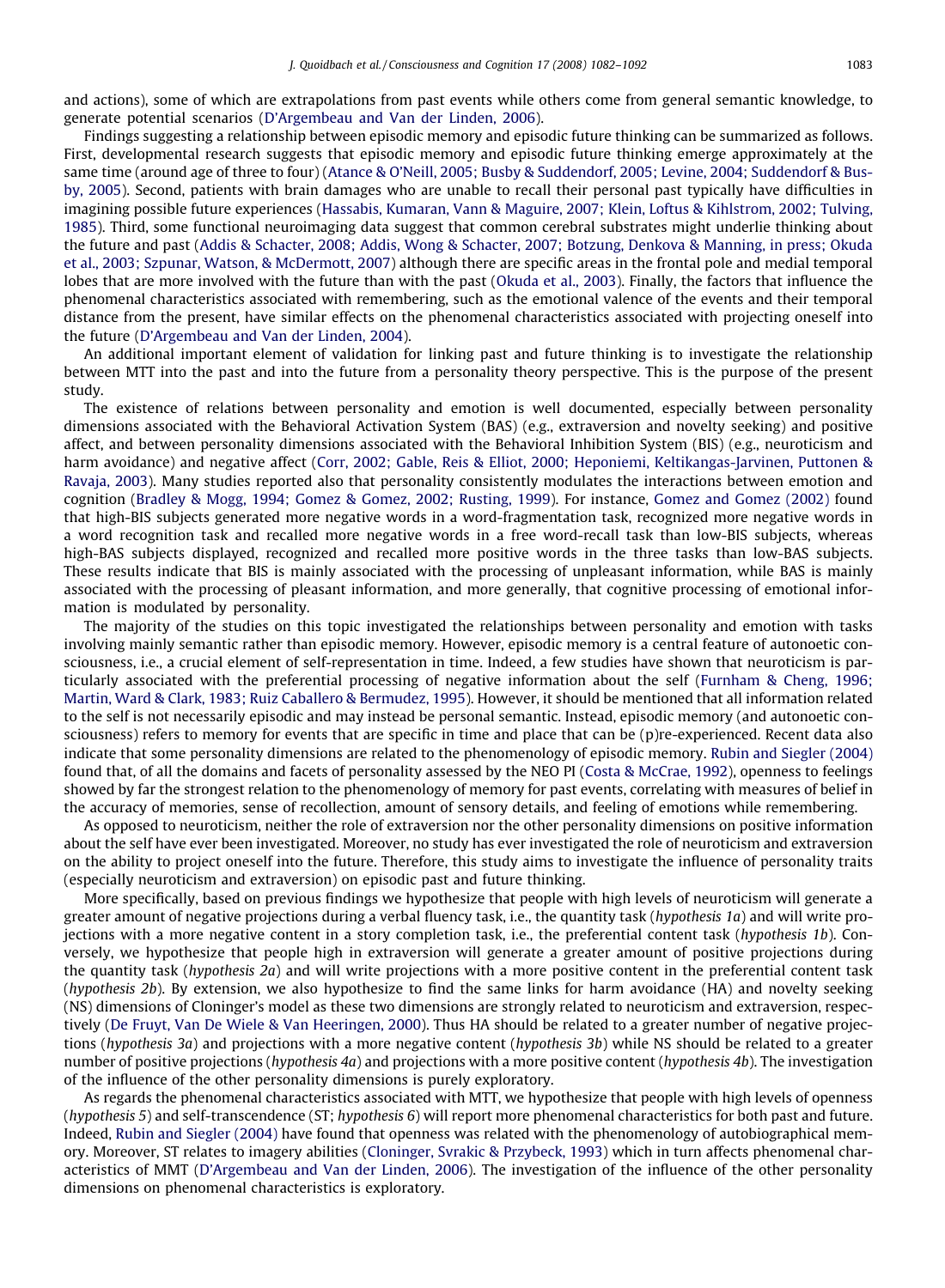## 2. Methods

#### 2.1. Participants

This study was conducted on a sample of 35 healthy adults. The sample was made up of 24 women with a mean age of 30.8 years ( $SD = 12.7$ ) and 11 men with a mean age of 29.7 years ( $SD = 10.7$ ). All participants gave written informed consent to participate in the study.

## 2.2. Materials and procedure

Personality was assed by the Revised NEO Personality Inventory (NEO PI-R; [Costa & McCrae, 1992](#page-9-0)) and by the Temperament and Character Inventory-Revised (TCI-R; [\(Cloninger, 1999](#page-9-0)). The NEO PI-R is a self-rating questionnaire of 240 items measuring the five major personality dimensions: neuroticism (N), extraversion (E), openness to experience (O), agreeableness (A), and conscientiousness (C). Each dimension is made up of six facets. Responses are made on a 5-point Likert-type scale, ranging from strongly disagree to strongly agree. A validated French version of the NEO PI-R was used [\(Rolland, 1998](#page-9-0)). TCI-R is a 240-item self-reported questionnaire measuring four innate temperamental dimensions (novelty seeking, harm avoidance, reward dependence, and persistence) and three acquired character dimensions (self-directedness, cooperativeness and self-transcendence). Briefly, novelty seeking (NS) is the tendency to respond actively to novel stimuli leading to pursuit of rewards and escape from punishment. Harm avoidance (HA) is the tendency to inhibit responses to signals of aversive stimuli that lead to avoidance of punishment and non-reward. Reward dependence (RD) is the tendency for a positive response to conditioned signals of reward that maintain behavior. Persistence (PS) is perseverance despite frustration and fatigue. Self-directedness (SD) is the ability of an individual to control, regulate and adapt his or her behavior to fit the situation in accord with individually chosen goals and values. Cooperativeness (C) accounts for individual differences in identification with and acceptance of other people. Self-transcendence (ST) is associated with spirituality. Responses are made on a 5-point Likert-type scale, ranging from absolutely false to absolutely right. The French version of the TCI-R has been validated and shows excellent psychometric properties [\(Hansenne, Delhez, & Cloninger, 2005](#page-9-0)).

MTT was assessed at three different levels, i.e., (1) in terms of quantity, (2) in terms of preferential content when people can freely remember or imagine past/future events, and (3) in terms of quality of the representations created in the mind.

The Quantity of MTT was assed by an adapted version of the verbal fluency paradigm developed by [MacLeod and Byrne](#page-9-0) [\(1996\)](#page-9-0) and refers to the quantity of experiences a subject can remember and generate. In this task, participants had to think of personal experiences over six different time periods: the past/next week, including today; the past/next year; the past/ next 5 to 10 years. For each time period, participants had three minutes to orally remember or generate as many positive or negative events as possible (e.g., ''Please try to think of as many specific positive events that could reasonably happen to you over the next year"). Participants were informed that the responses could be trivial or important; they just had to tell whatever comes to mind. In addition, for episodic future thinking, the responses had to be events that participants knew were going to happen or events that they thought might reasonably happen. All events were tape recorded and the number of events for each time period and valence condition was calculated for each temporal direction.

The Preferential Contents of MTT was assessed by a story completion task in which participants were presented with stimulus sentences and had to write short self-related stories (10 to 15 lines) based on the content of each sentence. For instance, participants were presented with a sentence such as ''I am looking out at the sunset" or ''I am looking to my-self in the mirror". Subjects had to complete a set of six stories in reference with three past events (1 positive, 1 negative, and 1 neutral) and three future events (1 positive, 1 negative, and 1 neutral). Two independent judges rated the emotional valence of each story on a 7-point scale from –3 (extremely negative) to +3 (extremely positive). Judges' ratings for each subject were aggregated into a mean score for each temporal direction. Interjudge reliability was excellent with a Cohen's Kappa coefficient of 0.81 [\(Fleiss, 1981](#page-9-0)).

The Quality of MTT measure was aimed to investigate the quality, i.e., the phenomenal characteristics, of time projections. Participants were asked to remember three past events and to imagine three future events from different temporal windows: an event that happened/might happen the past/next week, an event that happened/might happen the past/next year, and an event that happened/might happen the past/next five to ten years. Immediately after having remembered or imagined each event, participants had to write a very brief description of the event and then rate their subjective experience with a 7-point phenomenal characteristics rating scale adapted form [D'Argembeau and Van der Linden \(2004\), D'Argembeau and Van der](#page-9-0) [Linden \(2006\)](#page-9-0) Memories of past events and representations of future events were rated for visual details (1 = none, 7 = a lot), sounds (1 = none, 7 = a lot), smell/taste (1 = none, 7 = a lot), clarity of location (1 = not at all clear, 7 = very clear), clarity of the spatial arrangement of objects ( $1 = \text{vague}$ ,  $7 = \text{clear}$  and distinct), clarity of the spatial arrangement of people ( $1 = \text{vague}$ , 7 = clear and distinct), clarity of the time of day (1 = not at all clear, 7 = very clear), feeling of experiencing emotions as if the event was actually happening (1 = not at all, 7 = extremely strong), emotional intensity of the event, and autonoetic consciousness, i.e., feelings of reexperiencing (or pre-experiencing) the event when remembering (or imagining) it (1 = not at all, 7 = a lot). Before performing the analyses, the ratings for visual details, sounds, smell/taste, clarity of location, clarity of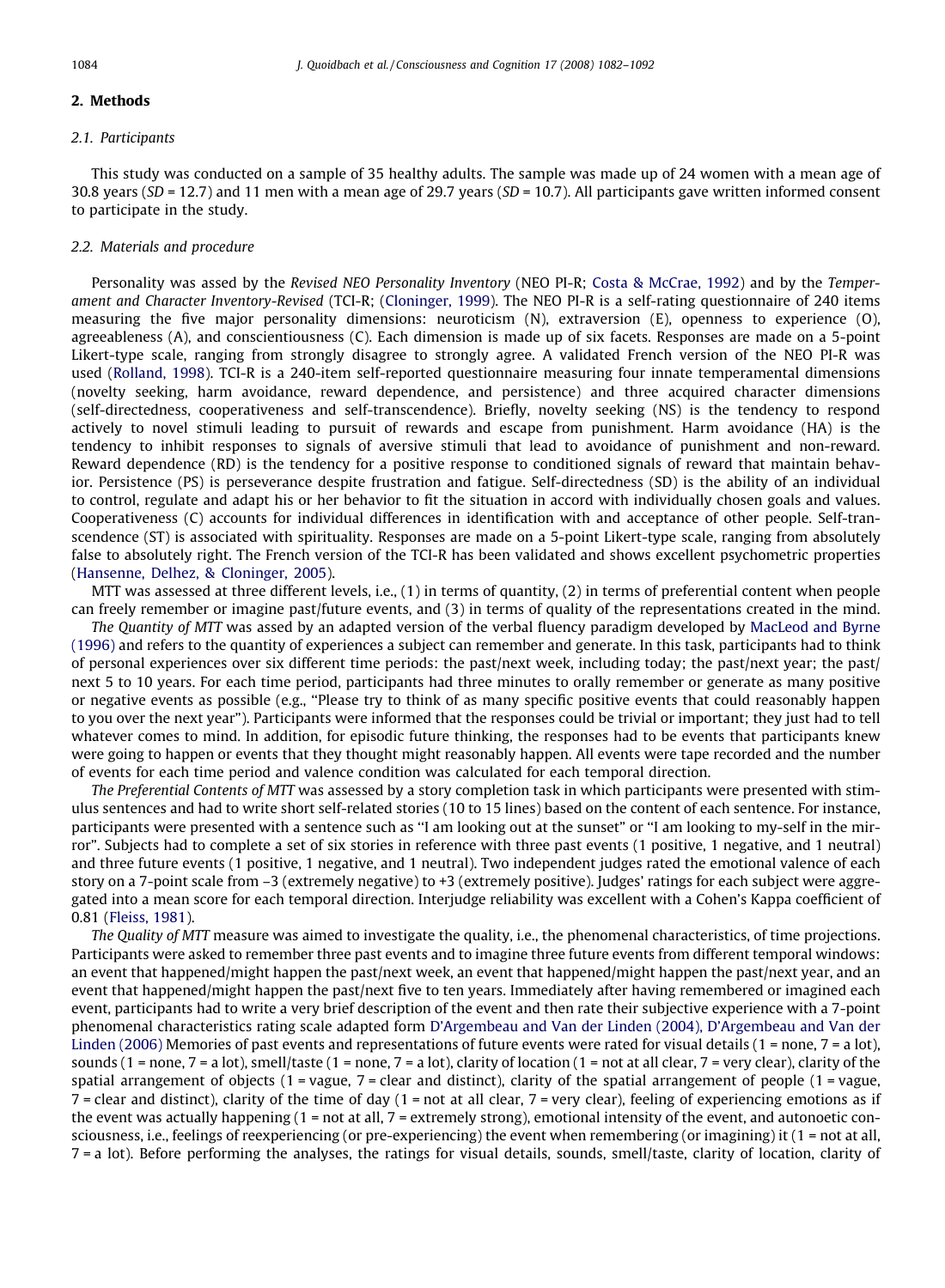spatial arrangement of objects and clarity of spatial arrangement of people were averaged into a general quality of representation measure.

The order of time period and valence of events in which participant had to project for all MTT measures has been counterbalanced through the whole sample.

Additional measures were included to control some potentially extraneous variables.

A general verbal fluency task ([Cardebat, Doyon, Puel, Goulet, & Joanette, 1990](#page-9-0)) was used to control for differences in terms of general cognitive fluency (both phonologic and semantic) in the quantity of MTT assessment. The phonologic fluency task involved asking the participant to report aloud as many words in one minute as they could think of beginning with the letter ''p", excluding proper nouns, numbers, the same word with a different suffix, and repetitions. The semantic fluency task involved asking the participant to report aloud as many animal names as they could think of in one minute.

The Positive and Negative Affect Schedule ([Watson, Clark, & Tellegen, 1988\)](#page-10-0) was used to control the effect of mood. The PA-NAS is a self-report measure of mood in the present moment. It consists of a list of 20 mood related adjectives, for which participants are asked to indicate the extent to which they feel this way presently on a 5-point scale where 1 = ''very slightly or not at all" and 5 = ''extremely". The scale yields two subscales of positive affect (PA) and negative affect (NA), which have been found to be largely uncorrelated and show good internal and test–retest reliability [\(Watson et al., 1988](#page-10-0)).

#### 2.3. Statistical analyses

The effect of gender, age, and conditions (i.e., the order of time period to which subjects were asked to answer) on the three measures of MTT were analysed using MANOVAs. The impact of personality was assessed using multiple regression analysis for all tasks.

## 3. Results

## 3.1. Content of the events

The amount of positive and negative events generated in the quantity task was summed across time periods (i.e., one week, one year, five to ten years). To give an idea of the content of the events that were recalled and imagined in the present study, we classified the descriptions of events into broad categories: health and physical appearance, family, romance and sex, social relationships, money and material goods, work, leisure, reflexivity (e.g., remembering being thinking about something), and finally ''other" for events that could not be classified in the above categories. Percentages of events in each condition for each category are presented in Table 1.

## 3.2. Gender and age

Results from multivariate analysis do not show any significant effect of gender on the quantity task  $[F(3, 31) = 1.69;$  $p = .19$ , the preferential content task  $[F(2, 32) = 1.87; p = .17]$ , or the quality task  $[F(20, 14) = 1.14; p = .40]$ . As regards age, regression analysis do not show any effect either on the number of reported events  $[F(3, 31) = 0.49; p = .69]$ , on the preferential content task  $[F(2, 32) = 2.90; p = .07]$ , or the quality task  $[F(20, 14) = 1.38; p = .27]$ .

## 3.3. Effect of condition

 $T = T$ 

Results from multivariate analysis yield no significant effect of the order of presentation of positive versus negative events and of the temporally close versus distant events time period to which subjects were asked to answer (e.g., starting with the positive future rather than the negative past) on the quantity task  $[F(9, 71) = 1.21$ ; p = .30], on the preferential content task  $[F(22, 44) = 0.94; p = .55]$ , or on the quality task  $[F(60, 37) = 0.79; p = .80]$ .

| - Table T                                                                                |  |  |
|------------------------------------------------------------------------------------------|--|--|
| Percentages of events in each category for each time period considered during interviews |  |  |

|                              | Past         |              | Future       |              |  |
|------------------------------|--------------|--------------|--------------|--------------|--|
|                              | Positive (%) | Negative (%) | Positive (%) | Negative (%) |  |
| Health & physical appearance |              |              |              | 15           |  |
| Family                       | 15           | 28           | 22           | 27           |  |
| Romance & sex                | 12           | 13           | 11           | 10           |  |
| Social relationships         | 16           |              |              |              |  |
| Money & material goods       |              |              |              | . .          |  |
| Work                         | 23           | 21           | 22           | 23           |  |
| Leisure                      | 23           |              | 18           |              |  |
| Reflexivity                  |              |              |              |              |  |
| Other                        |              |              |              |              |  |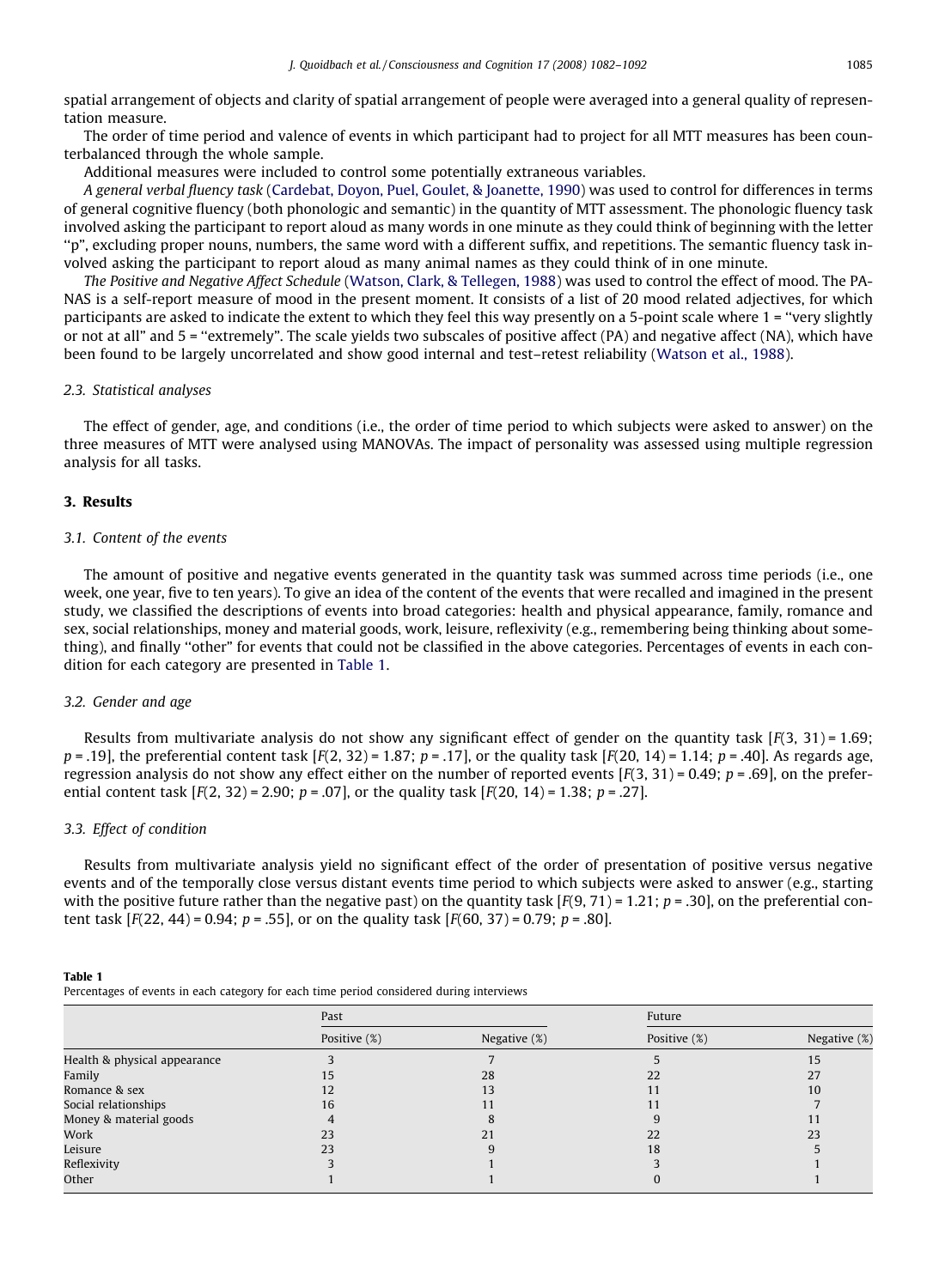<span id="page-4-0"></span>Multiple regression analysis with the number of generated events in the four conditions as dependent variables and the five dimensions of NEO PI-R as predictors

|                   | Past     |         |                  |          |         | Future           |         |         |                  |         |         |                  |
|-------------------|----------|---------|------------------|----------|---------|------------------|---------|---------|------------------|---------|---------|------------------|
|                   | Positive |         |                  | Negative |         | Positive         |         |         | Negative         |         |         |                  |
|                   | ß        | t(29)   | $\boldsymbol{D}$ |          | t(29)   | $\boldsymbol{D}$ | ß       | t(29)   | $\boldsymbol{D}$ | B       | t(29)   | $\boldsymbol{p}$ |
| Neuroticism       | $-0.04$  | $-0.20$ | .84              | 0.19     | 0.92    | .36              | 0.04    | 0.20    | .84              | 0.49    | 2.65    | .01              |
| Extraversion      | 0.15     | 0.62    | .54              | 0.06     | 0.25    | .80              | 0.20    | 0.86    | .40              | 0.23    | 1.16    | .25              |
| Openness          | 0.05     | 0.21    | .84              | $-0.13$  | $-0.55$ | .58              | $-0.09$ | $-0.38$ | .71              | $-0.25$ | $-1.20$ | .24              |
| Agreeableness     | 0.04     | 0.17    | .86              | 0.04     | 0.22    | .83              | $-0.04$ | $-0.21$ | .84              | $-0.09$ | $-0.50$ | .62              |
| Conscientiousness | $-0.09$  | $-0.36$ | .72              | $-0.21$  | $-0.92$ | .36              | $-0.11$ | $-0.48$ | .64              | $-0.03$ | $-0.13$ | .90              |

Note. Positive past: Adjusted  $R^2 = -0.14$ . p = .96; Negative past: Adjusted  $R^2 = -0.01$ . p = .49; Positive future: Adjusted  $R^2 = -0.12$ . p = .91; Negative future: Adjusted  $R^2 = 0.18$ .  $p = .05$ .

#### Table 3

Multiple regression analysis with the number of generated events in the four conditions as dependent variables and the seven dimensions of TCI-R as predictors

|                    | Past     |         |     |          |         |                  | Future   |         |     |          |         |                  |
|--------------------|----------|---------|-----|----------|---------|------------------|----------|---------|-----|----------|---------|------------------|
|                    | Positive |         |     | Negative |         |                  | Positive |         |     | Negative |         |                  |
|                    |          | t(27)   | D   |          | t(27)   | $\boldsymbol{D}$ |          | t(27)   | n   |          | t(27)   | $\boldsymbol{p}$ |
| Novelty seeking    | 0.14     | 0.61    | .55 | 0.21     | 1.01    | .32              | 0.18     | 0.84    | .41 | 0.26     | 1.31    | .20              |
| Harm avoidance     | $-0.23$  | $-0.82$ | .42 | 0.24     | 0.88    | .39              | $-0.05$  | $-0.17$ | .87 | 0.44     | 1.74    | .09              |
| Reward dependence  | $-0.15$  | $-0.58$ | .57 | $-0.31$  | $-1.31$ | .20              | $-0.03$  | $-0.11$ | .91 | 0.10     | 0.46    | .65              |
| Persistence        | 0.03     | 0.13    | .89 | $-0.05$  | $-0.22$ | .83              | 0.22     | 0.99    | .33 | 0.24     | 1.20    | .24              |
| Self-directedness  | $-0.26$  | $-0.97$ | .34 | $-0.26$  | $-1.02$ | .32              | $-0.36$  | $-1.38$ | .18 | $-0.32$  | $-1.34$ | .19              |
| Cooperativeness    | 0.26     | 0.89    | .38 | 0.23     | 0.81    | .42              | $-0.02$  | $-0.06$ | .95 | $-0.19$  | $-0.73$ | .47              |
| Self-transcendence | 0.18     | 0.93    | .36 | 0.11     | 0.61    | .54              | 0.23     | 1.22    | .23 | 0.09     | 0.54    | .60              |

Note. Positive past: Adjusted  $R^2 = -0.10$ . p = .78; Negative past: Adjusted  $R^2 = 0.01$ . p = .43; Positive future: Adjusted  $R^2 = 0.05$ . p = .62; Negative future: Adjusted  $R^2 = 0.13$ .  $p = 0.15$ .

#### Table 4

Multiple regression analysis with the valence of self-related stories in the past and in the future as dependent variables and the five factors of NEO PI-R as predictors

| NEO PI-R          | Past    |         |      | Future  |         |     |  |
|-------------------|---------|---------|------|---------|---------|-----|--|
|                   |         |         |      |         |         |     |  |
| Neuroticism       | $-0.40$ | $-2.14$ | .04  | $-0.49$ | $-2.70$ | .01 |  |
| Extraversion      | 0.22    | 1.03    | .31  | 0.07    | 0.36    | .72 |  |
| Openness          | $-0.17$ | $-0.78$ | .44  | $-0.27$ | $-1.32$ | .20 |  |
| Agreeableness     | $-0.00$ | $-0.00$ | 1.00 | 0.15    | 0.88    | .39 |  |
| Conscientiousness | $-0.19$ | $-1.00$ | .32  | $-0.01$ | $-0.07$ | .95 |  |

Note. Adjusted R<sup>2</sup> for NEO PI-R and Past = 0.08;  $p = 0.20$ . Adjusted R<sup>2</sup> for NEO PI-R and Future = 0.14;  $p = 0.09$ .

#### 3.4. Personality and Quantity of MTT

Results from multiple regression analysis with the amount of generated events in the four conditions (i.e., negative past, positive past, negative future, and positive future) as dependent variables and the five dimensions of NEO PI-R as predictors are presented in Table 2. Results yield a significant effect of neuroticism on the number of generated negative future events.<sup>1</sup> The effects of other personality dimensions, including extraversion, on the numbers of projections were not significant in any condition.

When looking at specific time periods separately (i.e., next week, next year, and next five to ten years), results show a significant effect of neuroticism for all time periods in the future negative condition (a week:  $p < 0.01$ ; a year:  $p = 0.05$ ; 5 to 10 years:  $p = .02$ ). Other personality dimension did not predict the number of event in any time period and condition.

Table 3 provides results from multiple regression analysis with the amount of generated events in the four conditions as dependent variables and the seven dimensions of TCI-R as predictors. No significant effects of Cloninger's dimensions of personality on the number of generated events were found for any condition though there is a trend toward significance  $(p = .09)$  for an effect of harm avoidance on negative projections in the future. When looking at specific time periods separately, results show no significant effect of TCI-R dimension in any condition either.

 $<sup>1</sup>$  Though usually considered as metric, personality measures use ordinal scales. Therefore, we additionally conducted nonparametric analyses (i.e. rank-order</sup> correlations). Results show that neuroticism is also related to the amount of negative future projections (Spearman  $R = .31$ ;  $p = 0.07$ ) even if the correlation does not reach the level of significance.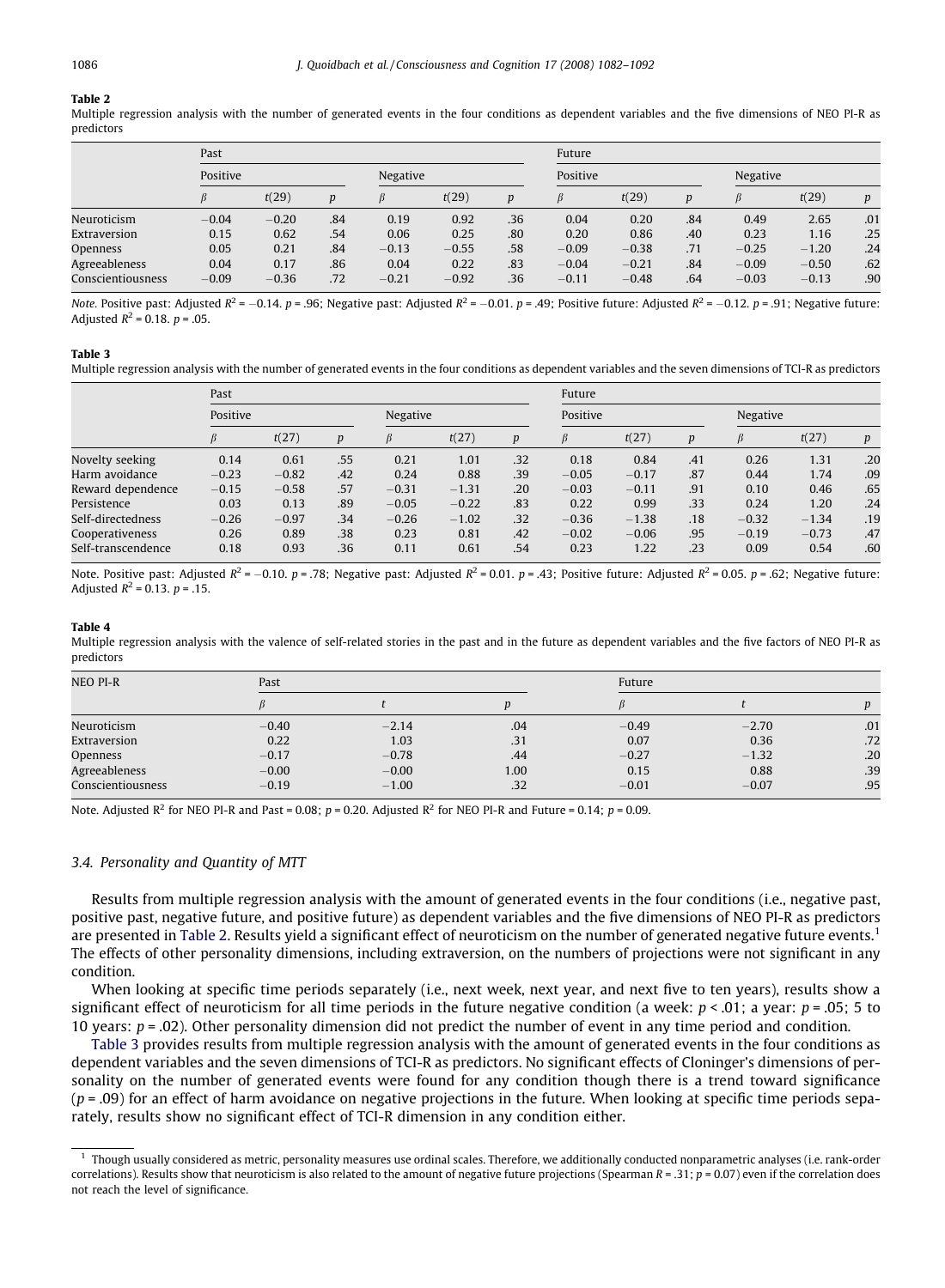Multiple regression analysis with the valence of self-related stories in the past and in the future as dependent variables and the seven dimensions of TCI-R as predictors

| TCI-R              | Past    |         |     | Future  |         |     |  |
|--------------------|---------|---------|-----|---------|---------|-----|--|
|                    |         |         |     |         |         |     |  |
| Novelty seeking    | $-0.25$ | $-1.13$ | .27 | $-0.37$ | $-1.85$ | .08 |  |
| Harm avoidance     | $-0.61$ | $-2.40$ | .02 | $-0.64$ | $-2.71$ | .01 |  |
| Reward dependence  | 0.25    | 1.09    | .28 | 0.42    | 2.00    | .06 |  |
| Persistence        | $-0.05$ | $-0.23$ | .82 | $-0.30$ | $-1.56$ | .13 |  |
| Self-directedness  | $-0.38$ | $-1.63$ | .12 | $-0.08$ | $-0.37$ | .71 |  |
| Cooperativeness    | 0.16    | 0.63    | .54 | $-0.00$ | $-0.02$ | .98 |  |
| Self-transcendence | $-0.07$ | $-0.42$ | .68 | 0.12    | 0.75    | .46 |  |

Note. Adjusted  $R^2$  for TCI-R and past = 0.02; p = .40. Adjusted  $R^2$  for TCI-R and future = 0.16; p = .11.

Additional regression analysis including mood (i.e., PANAS) as well as phonologic and semantic fluencies as predictors were conducted for both NEO PI-R and TCI-R analysis. Including these variables does not induce any modification in the results thus revealing the absence of effect of mood on the number of generated event in all conditions and the independence of the quantity task with regard to the general verbal fluency.

## 3.5. Personality and preferential content of MTT

The results of the two multiple regression analysis assessing the effects of NEO PI-R and TCI-R dimensions on the valence of self-related stories in the past and in the future are presented in [Tables 4 and 5](#page-4-0), respectively. Results show a significant negative effect of neuroticism on the valence of both past ( $\beta$  =  $-0.40$ ;  $p < .05$ ) and future ( $\beta$  =  $-0.49$ ;  $p < .01$ ) self-related stories. Harm avoidance was also found to be negatively related to the valence of the past ( $\beta$ = $-$ .61;  $p$ <.05) and future  $(\beta = -0.64; p < .01)$  stories.<sup>2</sup> As for the quantity task, the predicted effects of extraversion, novelty seeking, and self-directedness on positive affect in the story completion task were not found.

Additional regression analysis including mood as predictor were conducted for both NEO PI-R and TCI-R analysis. Including this variable does not induce any modification in the results thus confirming the absence of effect of mood on the valence and specific emotions in the story completion task.

#### 3.6. Personality and Quality of MTT

The results of the regression analysis assessing the effects of NEO PI-R and TCI-R dimensions on the phenomenal characteristics associated to MTT in the past and in the future are presented in [Tables 6 and 7,](#page-6-0) respectively.

Results in [Table 6](#page-6-0) show that neuroticism positively predicts the quality of memories for negative events. Moreover, conscientiousness also positively predicts the quality of representations in the positive future, negative future and negative past conditions as well as the coherence of imagined positive future events and the emotional intensity of both positive and negative future events. However, openness did not significantly relate to any phenomenal characteristics.<sup>3</sup>

Concerning the TCI-R dimensions, results in [Table 7](#page-7-0) show that novelty seeking negatively predicts the emotional intensity of past and future positive events. Novelty seeking also positively predicts the amount of autonoetic consciousness, i.e., the feeling of mentally travelling through time and experiencing the event as if it was happening, only in the positive future condition. Autonoetic consciousness is also positively predicted by cooperativeness in the positive future, negative future and negative past conditions and there is a trend toward significance for the positive past condition  $(\beta = 0.41; p = .06)$ . Additionally, cooperativeness also predicts the degree to which subjects tend to feel emotions when imagining positive future events as well as the quality of representation for positive past events. At last, persistence is a significant predictor of coherence of generated events for both positive and negative past events. Conversely, no links were found between phenomenal characteristics and self-transcendence.<sup>4</sup>

<sup>&</sup>lt;sup>2</sup> Non parametric analyses show significant correlations between neuroticism and the valence of past (Spearman R =  $-$ .40; p < .05) and future (Spearman R =  $-.47;$   $p < .01$ ) stories. Though in line with parametric analyses, correlations between harm avoidance and the valence of past and future stories were not significant (Spearman R =  $-.30;$   $p$  = .08 and Spearman R =  $-.23;$   $p$  = .19, respectively).

 $3$  Non parametric analyses were in line with parametric findings regarding conscientiousness (C). This dimension significantly correlated with Quality of representation for positive (.51\*\*) and negative future events (.43\*) as well as negative past events (.52\*\*). C also correlated with Coherence for positive future events (.59\*\*\*). However, the relationships between C and Emotional intensity for positive (.28, p = .10) and negative (.27, p = .11) future events did not reach the level of significance. The relationships between neuroticism and Emotional intensity for negative future events (.25,  $p = .15$ ) as well as Quality of representation for negative past events (.01,  $p = .97$ ) were not significant. Note:  $\bar{p}$  < .05;  $\bar{p}$  < .01;  $\bar{p}$  < .001.

 $^4$  Non parametric analyses were globally consistent with parametric results. NS negatively correlated with Emotional intensity for positive future ( $-.44^{\circ\circ}$ ) and positive past events (-.39<sup>\*</sup>). However, the relationship between NS and Autonoetic consciousness for positive future events was not significant (-.15, p = .40). Regarding the relationships between Ps and Coherence, results also show a significant positive correlation for positive past events (.39<sup>\*</sup>) and a trend toward significance for negative past events (.31,  $p = 0.07$ ). Finally, CO significantly correlated with Pre-experiencing emotions (.36<sup>\*</sup>) and Autonoetic consciousness (.40\* ) for positive future events as well as with Autonoetic consciousness for negative past events (.40\* ). Correlations between CO and Autonoetic consciousness for negative future events (.29, p = .09) as well as with Quality of representation for positive past events (.19, p = .29) did not reach the level of significance. Note:  $p < .05$ ;  $\binom{m}{p} < .01$ ;  $\binom{m}{p} < .001$ .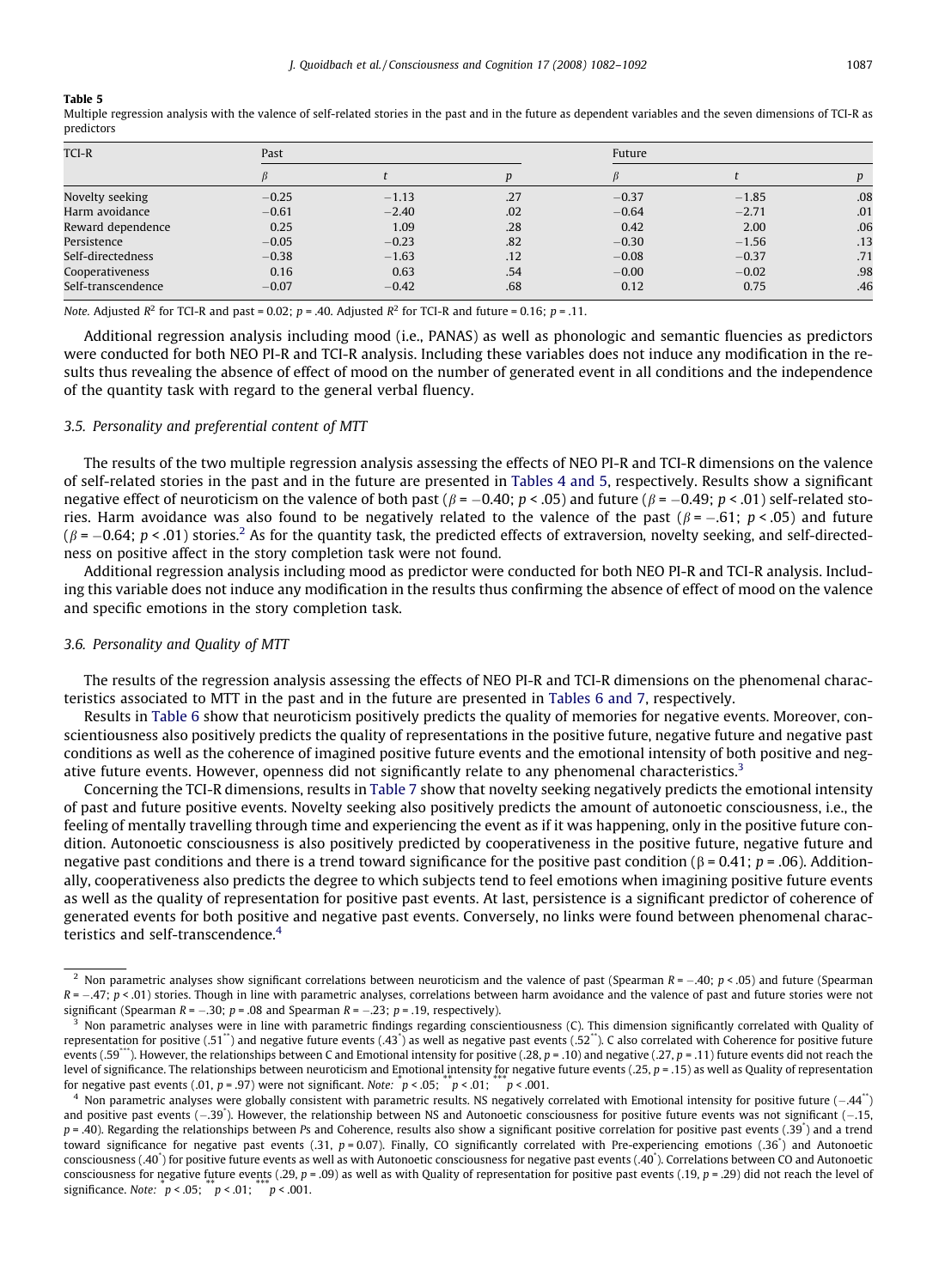<span id="page-6-0"></span>Multiple regression analysis with the phenomenal characteristics associated with MTT in the past and in the future as dependent variables and the five factors of NEO PI-R as predictors

|                              | Adjusted $R^2$ | $\boldsymbol{p}$ | N                      | E               | $\Omega$        | A               | C                            |
|------------------------------|----------------|------------------|------------------------|-----------------|-----------------|-----------------|------------------------------|
|                              |                |                  | Positive future events |                 |                 |                 |                              |
| Quality of representation    | 0.15           | .08              | $\beta = -0.05$        | $\beta = -0.03$ | $\beta = 0.17$  | $\beta = -0.01$ | $\beta = 0.45$               |
| Coherence                    | 0.22           | .04              | $\beta = 0.12$         | $\beta = 0.11$  | $\beta = 0.11$  | $\beta = 0.10$  | $\beta = 0.52$               |
| Pre/re experiencing emotions | 0.09           | .18              | $\beta = 0.03$         | $\beta = -0.27$ | $\beta = 0.36$  | $\beta = 0.08$  | $\beta = 0.23$               |
| <b>Emotional intensity</b>   | 0.09           | .19              | $\beta = 0.32$         | $\beta = -0.21$ | $\beta = 0.07$  | $\beta = 0.00$  | $\beta = 0.44$ <sup>*</sup>  |
| Autonoetic consciousness     | 0.17           | .07              | $\beta = -0.07$        | $\beta = -0.30$ | $\beta = 0.37$  | $\beta = 0.09$  | $\beta = 0.32$               |
|                              |                |                  | Negative future events |                 |                 |                 |                              |
| Quality of representation    | 0.18           | .06              | $\beta = 0.19$         | $\beta = 0.25$  | $\beta = 0.08$  | $\beta = 0.21$  | $\beta = 0.40^{^{\circ}}$    |
| Coherence                    | 0.08           | .19              | $\beta = 0.15$         | $\beta = 0.28$  | $\beta = -0.00$ | $\beta = 0.31$  | $\beta = 0.21$               |
| Pre/re experiencing emotions | $-0.08$        | .75              | $\beta = 0.25$         | $\beta = 0.19$  | $\beta = -0.03$ | $\beta = -0.02$ | $\beta = 0.22$               |
| <b>Emotional intensity</b>   | 0.05           | .26              | $\beta = 0.40$         | $\beta = 0.12$  | $\beta = -0.29$ | $\beta = -0.19$ | $\beta = 0.44$ <sup>*</sup>  |
| Autonoetic consciousness     | 0.04           | .30              | $\beta = 0.21$         | $\beta = -0.20$ | $\beta = 0.32$  | $\beta = -0.08$ | $\beta = 0.33$               |
|                              |                |                  | Positive past events   |                 |                 |                 |                              |
| Quality of representation    | 0.06           | .25              | $\beta = 0.04$         | $\beta = 0.18$  | $\beta = 0.17$  | $\beta = 0.12$  | $\beta = 0.25$               |
| Coherence                    | 0.29           | .01              | $\beta = 0.07$         | $\beta = -0.39$ | $\beta = 0.28$  | $\beta = 0.03$  | $\beta = 0.30$               |
| Pre/re experiencing emotions | 0.07           | .23              | $\beta = -0.01$        | $\beta = -0.38$ | $\beta = 0.32$  | $\beta = 0.08$  | $\beta = 0.18$               |
| Emotional intensity          | 0.02           | .35              | $\beta = -0.06$        | $\beta = -0.26$ | $\beta = -0.06$ | $\beta = 0.07$  | $\beta = 0.27$               |
| Autonoetic consciousness     | $-0.03$        | .55              | $\beta = 0.20$         | $\beta = -0.11$ | $\beta = 0.05$  | $\beta = 0.05$  | $\beta = 0.34$               |
|                              |                |                  | Negative past events   |                 |                 |                 |                              |
| Quality of representation    | 0.29           | .01              | $\beta = 0.36^{*}$     | $\beta = 0.34$  | $\beta = -0.11$ | $\beta = -0.13$ | $\beta = 0.67$ <sup>**</sup> |
| Coherence                    | 0.24           | .02              | $\beta = 0.21$         | $\beta = 0.32$  | $\beta = 0.27$  | $\beta = 0.10$  | $\beta = 0.28$               |
| Pre/re experiencing emotions | 0.01           | .40              | $\beta = 0.29$         | $\beta = 0.07$  | $\beta = -0.13$ | $\beta = 0.18$  | $\beta = 0.18$               |
| <b>Emotional intensity</b>   | $-0.02$        | .51              | $\beta = 0.31$         | $\beta = 0.32$  | $\beta = -0.04$ | $\beta = 0.13$  | $\beta = 0.01$               |
| Autonoetic consciousness     | 0.03           | .33              | $\beta = 0.21$         | $\beta = -0.10$ | $\beta = 0.03$  | $\beta = 0.31$  | $\beta = 0.12$               |

Note.  $\phi$  = .05;  $\phi$  = .01;  $\phi$  = .001; N, Neuroticism; E, Extraversion; O, Openness; A, Agreeableness; C, Conscientiousness.

Additional regression analysis including mood as predictor were conducted for both NEO PI-R and TCI-R analysis. Including this variable does not induce any modification in the results thus confirming the absence of effect of mood on the phenomenal characteristics of generated events.

## 4. Discussion

The purpose of the present study was to determine whether the relationship observed between neuroticism and episodic memory could be extended to episodic future thinking and, more generally, to investigate the influence of the other personality traits on self-information processing in the past and in the future. The main results are (1) that neuroticism is related to negative events, particularly future events; and (2) that harm avoidance is related to the content of negative past and future events.

#### 4.1. Personality and MMT in term of quantity

We first predicted that people with high levels of neuroticism would generate a greater amount of negative future projections during the quantity task (hypothesis 1a). Results gave support to this hypothesis as people with high neuroticism generate more negative future events than emotionally stable subjects in the verbal fluency task. This finding is in agreement with previous studies showing that subjects with high neuroticism preferentially remember negative self-information [\(Martin et al.,](#page-9-0) [1983; Ruiz Caballero & Bermudez, 1995](#page-9-0)) and experience more negative emotions ([McCrae & Costa, 1991](#page-9-0)) as well as with the study of [MacLeod and Salaminiou \(2001\)](#page-9-0) where anxious individuals were differentiated from controls by an increase in negative anticipated experiences. Neuroticism seems to play a role in both past and future MTT, adding therefore new evidences to the idea that these two abilities rely on similar mechanisms. However, our results did not confirm the relationship between neuroticism and negative memories. One possible explanation could be that subjects in our sample had relatively average scores on this trait and one can reasonably think that the relationship would have appeared in a more scatter sample. This absence of results might also suggest that the effect of neuroticism on MTT is more robust for the future than for the past. This makes sense considering that from an evolutionary perspective, it is only the present and the future, not how we represent the past, that matter (Gilbert & Wilson, 2007; Suddendorf & Corballis, 2007). Moreover, the relationship between neuroticism and retrieval of episodic memories is constrained by reality, i.e., the actual events a person experiences, whereas as regards episodic future thinking, the effect of neuroticism might be more direct. It is also noteworthy to mention that, though some studies have shown that the effect of neuroticism on memory retrieval was affected by mood [\(Bradley & Mogg, 1994; Kuiper & MacDonald, 1982](#page-9-0)) while other studies did not ([Lloyd & Lishman, 1975; Martin et al., 1983; Ruiz Caballero & Bermudez, 1995](#page-9-0)) and that the ability to generate future events was significantly altered by changes inmood ([Hepburn, Barnhofer &Williams, 2006](#page-9-0)), the present finding show an impact of neuroticism on negative future thinking even when mood is controlled.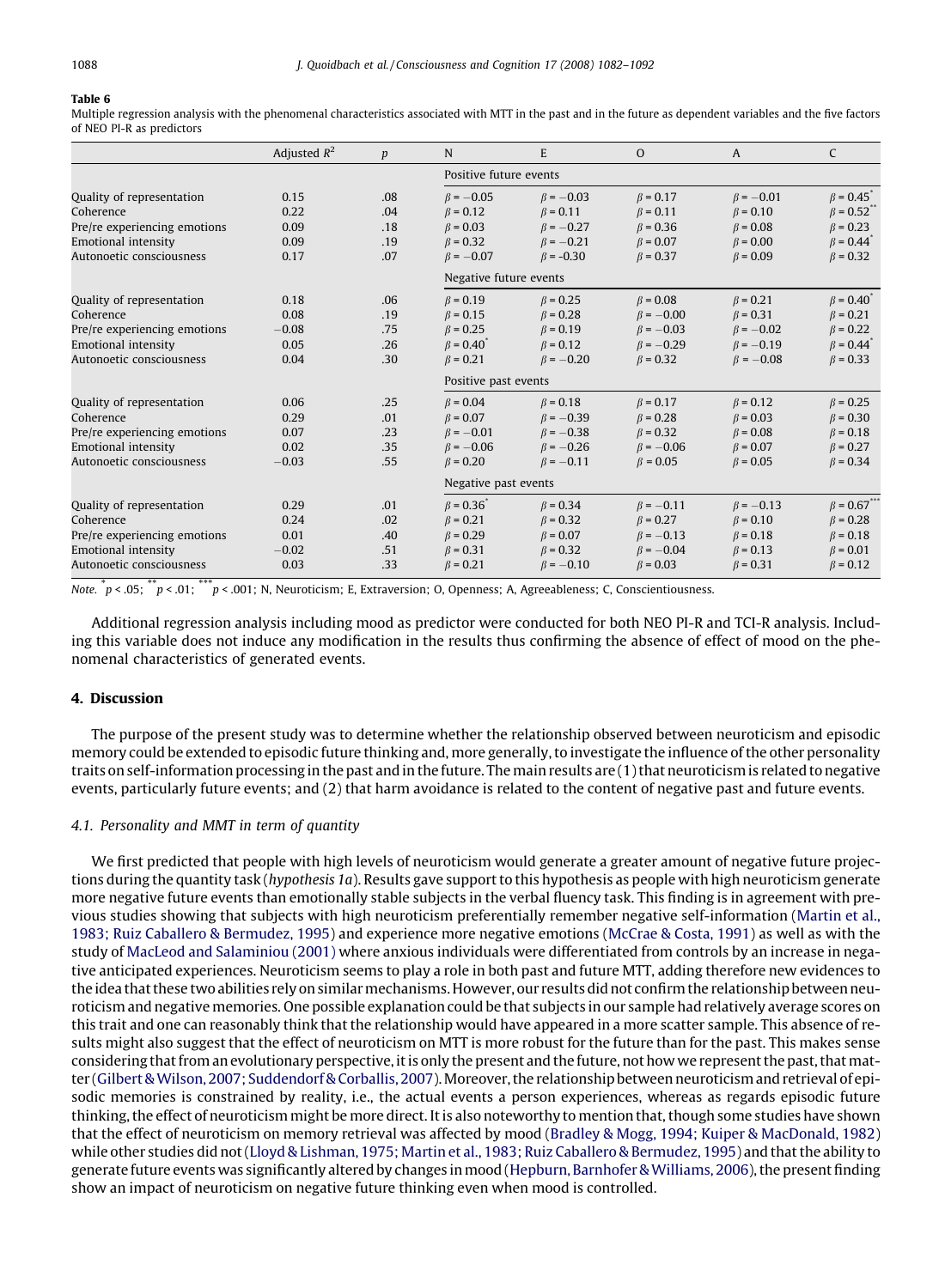<span id="page-7-0"></span>Multiple regression analysis with the phenomenal characteristics associated with MTT in the past and in the future as dependent variables and the seven factors of TCI-R as predictors

|                              | Adjusted $R^2$ | $\boldsymbol{p}$ | <b>NS</b>                    | <b>HA</b>              | <b>RD</b>       | Ps              | <b>SD</b>       | C                            | <b>ST</b>       |
|------------------------------|----------------|------------------|------------------------------|------------------------|-----------------|-----------------|-----------------|------------------------------|-----------------|
|                              |                |                  |                              | Positive future events |                 |                 |                 |                              |                 |
| Quality of representation    | 0.01           | .41              | $\beta = -0.31$              | $\beta = -0.28$        | $\beta = -0.15$ | $\beta = 0.09$  | $\beta = -0.02$ | $\beta = 0.42$               | $\beta = -0.21$ |
| Coherence                    | 0.02           | .40              | $\beta = -0.20$              | $\beta = 0.13$         | $\beta = 0.20$  | $\beta = 0.29$  | $\beta = 0.27$  | $\beta = -0.22$              | $\beta = 0.09$  |
| Pre/re experiencing emotions | 0.26           | .03              | $\beta = -0.37$              | $\beta = -0.07$        | $\beta = -0.33$ | $\beta = 0.21$  | $\beta = 0.06$  | $\beta = 0.58$ <sup>**</sup> | $\beta = -0.10$ |
| <b>Emotional intensity</b>   | 0.05           | .32              | $\beta = -0.44$ <sup>*</sup> | $\beta = 0.10$         | $\beta = -0.02$ | $\beta = 0.23$  | $\beta = -0.10$ | $\beta = -0.11$              | $\beta = 0.06$  |
| Autonoetic consciousness     | 0.32           | .01              | $\beta = -0.39$ <sup>*</sup> | $\beta = -0.26$        | $\beta = -0.22$ | $\beta = 0.10$  | $\beta = 0.17$  | $\beta = 0.57$ <sup>**</sup> | $\beta = -0.16$ |
|                              |                |                  | Negative future events       |                        |                 |                 |                 |                              |                 |
| Quality of representation    | 0.05           | .30              | $\beta = 0.21$               | $\beta = 0.25$         | $\beta = 0.22$  | $\beta = 0.21$  | $\beta = 0.23$  | $\beta = 0.25$               | $\beta = 0.17$  |
| Coherence                    | $-0.11$        | .81              | $\beta = -0.17$              | $\beta = -0.33$        | $\beta = 0.20$  | $\beta = -0.03$ | $\beta = -0.12$ | $\beta = 0.17$               | $\beta = -0.18$ |
| Pre/re experiencing emotions | $-0.07$        | .68              | $\beta = -0.12$              | $\beta = -0.03$        | $\beta = -0.16$ | $\beta = -0.05$ | $\beta = -0.03$ | $\beta = 0.40$               | $\beta = -0.28$ |
| <b>Emotional intensity</b>   | 0.00           | .44              | $\beta = -0.26$              | $\beta = -0.02$        | $\beta = 0.13$  | $\beta = -0.03$ | $\beta = -0.10$ | $\beta = -0.17$              | $\beta = -0.31$ |
| Autonoetic consciousness     | 0.04           | .32              | $\beta = -0.21$              | $\beta = -0.03$        | $\beta = -0.25$ | $\beta = 0.17$  | $\beta = -0.01$ | $\beta = 0.50$               | $\beta = -0.14$ |
|                              |                |                  | Positive past events         |                        |                 |                 |                 |                              |                 |
| Quality of representation    | 0.01           | .43              | $\beta = -0.14$              | $\beta = -0.22$        | $\beta = -0.23$ | $\beta = 0.04$  | $\beta = -0.03$ | $\beta = 0.53$               | $\beta = -0.23$ |
| Coherence                    | 0.11           | .18              | $\beta = -0.25$              | $\beta = 0.08$         | $\beta = 0.28$  | $\beta = 0.45$  | $\beta = 0.00$  | $\beta = -0.08$              | $\beta = 0.06$  |
| Pre/re experiencing emotions | 0.24           | .04              | $\beta = -0.33$              | $\beta = 0.11$         | $\beta = -0.22$ | $\beta = 0.17$  | $\beta = 0.24$  | $\beta = 0.40$               | $\beta = 0.00$  |
| <b>Emotional intensity</b>   | 0.17           | .10              | $\beta = -0.59$              | $\beta = -0.11$        | $\beta = -0.14$ | $\beta = 0.05$  | $\beta = -0.04$ | $\beta = 0.26$               | $\beta = -0.06$ |
| Autonoetic consciousness     | 0.30           | .02              | $\beta = -0.28$              | $\beta = 0.24$         | $\beta = -0.13$ | $\beta = -0.17$ | $\beta = -0.17$ | $\beta = -0.41$              | $\beta = -0.27$ |
|                              |                |                  | Negative past events         |                        |                 |                 |                 |                              |                 |
| Quality of representation    | $-0.04$        | .58              | $\beta = -0.06$              | $\beta = 0.20$         | $\beta = 0.01$  | $\beta = 0.31$  | $\beta = 0.19$  | $\beta = -0.02$              | $\beta = -0.13$ |
| Coherence                    | 0.12           | .16              | $\beta = -0.17$              | $\beta = -0.23$        | $\beta = 0.31$  | $\beta = 0.41$  | $\beta = -0.24$ | $\beta = 0.05$               | $\beta = 0.15$  |
| Pre/re experiencing emotions | 0.10           | .19              | $\beta = -0.24$              | $\beta = 0.20$         | $\beta = -0.05$ | $\beta = -0.13$ | $\beta = 0.09$  | $\beta = -0.33$              | $\beta = -0.22$ |
| <b>Emotional intensity</b>   | $-0.07$        | .68              | $\beta = -0.14$              | $\beta = -0.31$        | $\beta = -0.09$ | $\beta = -0.01$ | $\beta = -0.45$ | $\beta = 0.52$               | $\beta = -0.03$ |
| Autonoetic consciousness     | 0.27           | .02              | $\beta = -0.23$              | $\beta = 0.10$         | $\beta = -0.11$ | $\beta = -0.20$ | $\beta = 0.04$  | $\beta = 0.63$               | $\beta = -0.27$ |

Note. \* <sup>p</sup> < .05; \*\*<sup>p</sup> < .01; NS, Novelty seeking; HA, Harm avoidance; RD, Reward dependence; PS, Persistence; SD, Self-directedness; CO, Cooperativeness; ST, Self-transcendence.

Beside neuroticism, results do not show any relationship between either the NEO PI-R or the TCI-R and the number of memories or projections. However, several lines of evidence suggest that extraversion is associated with positive emotion [\(Hotard,](#page-9-0) [McFatter, McWhirter & Stegall, 1989; McCrae & Costa, 1991; Meyer & Shack, 1989; Williams, 1981\)](#page-9-0) and [Larsen and Ketelaar](#page-9-0) [\(1991\)](#page-9-0) found that extraverts show heightened emotional reactivity when imagining agreeable events. Therefore, we expected that extraversion and, by extension, novelty seeking could be related to the number of positive memories or projections (hypothesis 2a and 4a, respectively). Nevertheless, in the above studies, subjects had to imagine standard events developed by the authors and not personal events. Thus, one possible explanation of the absence of significant effect is that relationships between extraversion and positive emotions could be principally observed when dealing with semantic information ([Rusting,](#page-9-0) [1999\)](#page-9-0) or, at least, does not imply episodic processing. Indeed, extraverts are mainly oriented toward external stimulations and therefore less oriented toward themselves. Additionally, one could also have imagined that agreeableness could be positively related to the number of positive memories/projections as agreeable people tend to experience more positive emotion and that conscientiousness could be positively related to the number of positive future projections as conscientious people tend to plan for future in a more considered way. Results of the present study suggest that, beside neuroticism, personality dimensions do not play an important role in MTT as regards the quantity of memory/projection an individual can generate.

#### 4.2. Personality and preferential content of MTT

Along with the number of memories/projections a person can generate in a given amount of time, a second important aspect of MTT involves the type of memories/projections that comes preferentially to people's mind when asked to engage in MMT. Results support hypothesis 1b showing that neuroticism is a significant predictor of the valence of self-related stories for both past and future conditions. Moreover, TCI-R dimension of harm avoidance also has the same negative impact on the valence of projections and memories as we expected in our hypothesis 3b given the similarities between neuroticism and harm avoidance and because this dimension has been found to be a very strong predictor of negative affect [\(Stewart, Ebmeier & Deary, 2005](#page-10-0)).

Once again, no effect of extraversion was observed although we expected extraverts to generate more positive stories (hypothesis 2b). This corroborates results on quantity of MTT. The relationship between extraversion and positive emotions thus does not seem to be observed when dealing with episodic material. This finding needs to be investigated further in future studies.

## 4.3. Personality and Quality of MTT

Quality of MTT, i.e., phenomenal characteristics accompanying memories and projections, is another important aspect of autonoetic consciousness [\(D'Argembeau and Van der Linden, 2004; D'Argembeau and Van der Linden, 2006](#page-9-0)). The results of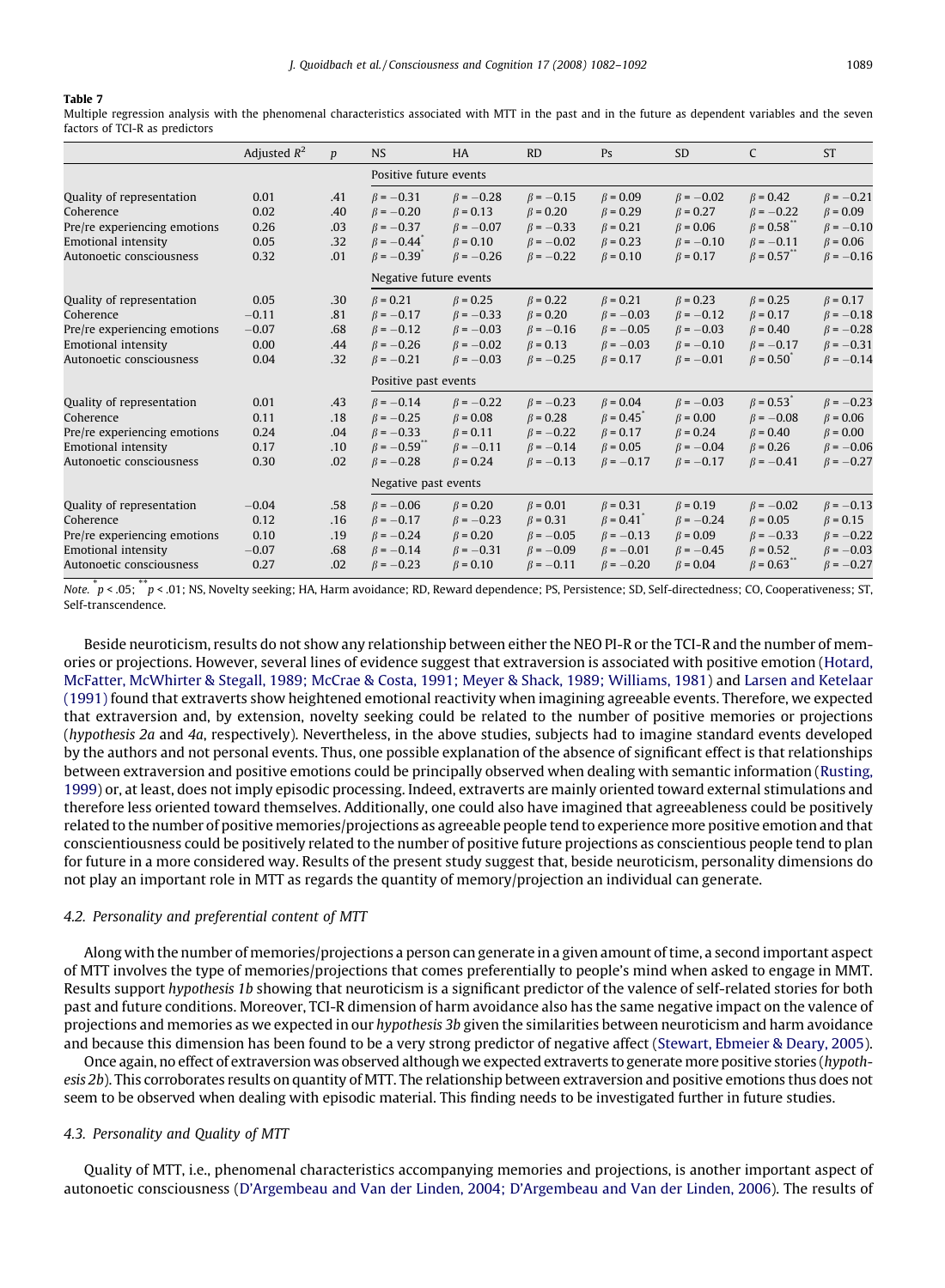the present study suggest that some personality traits are specifically associated with phenomenal characteristics of reported events. More specifically, subjects with high scores of conscientiousness create a more precise representation in their mind for positive and negative future events as well as for negative past events. This means that planning, a core feature of conscientiousness could depend on the ability to elaborate a precise representation of an event. In other words, the richness of representation favours the planning of future events. Moreover, people who recall past negative events with high quality, may be particularly driven imagine and avoid such events in future, and hence act in a more conscientious way. Neuroticism was also found to be associated with the emotional intensity of negative projection and with the quality of representation for negative memories, which confirms the idea that this dimension plays definitively a role in the representation of self in time.

Surprisingly, we could not confirm our hypothesis 5 according to which subjects with high levels of openness would report more phenomenal characteristics. Openness did not relate to phenomenal characteristics associated with past and future MTT even though this dimension have been previously found to have the strongest relationship with the phenomenology of autobiographical memory ([Rubin & Siegler, 2004](#page-9-0)) and with visual and spatial details. More particularly, the openness to feelings facet (O3) correlated strongly with measures of belief in the accuracy of memories, recollection, sensory imagery and feeling of re-experiencing emotions. As the size of our sample was not sufficient to investigate the effect of facet on MTT, no conclusion can be drawn on this issue.

Regarding the TCI-R dimensions, the main results show that subjects with high score of NS generate less emotionally intense positive events in the past and in the future. Moreover, they have less a feeling of pre-experiencing positive events than low NS subjects. This result is not in agreement with previous studies associating NS with positive affect, and could suggest that the expression of positive emotion is not a key facet of NS. The present study also shows that subjects with high scores of cooperativeness report positive memories with more visual, sensorial and spatial details. Additionally, cooperativeness seems to play systematically a role in the feeling of re/pre-experiencing an event (i.e., autonoetic consciousness) whatever its emotional valence. Since cooperativeness is related to empathy, tolerance, and the social dimension of personality, including non-verbal communication, one can speculate that individuals with high scores on this dimension elaborate a more sensorial representation of events. Indeed, sensorial aspects of a representation are related to the non-verbal dimensions of an event. Finally, results yield an effect of persistence on the coherence of negative and positive memories. Persistence is a personality dimension related to tenacity and perseverance despite fatigue. Consequently, individuals with high scores of persistence are more concrete and logical, and therefore report more coherent memories. Unexpectedly, we could not confirm our hypothesis 6 according to which subjects with high levels of self-transcendence would report more phenomenal characteristics. Indeed, people with high scores of self-transcendence have been found to have better self-detachment and more mental fantasies ([Clonin](#page-9-0)[ger et al., 1993\)](#page-9-0). ST did not have any effect on quality of representation although this dimension is also usually associated with visual imagery which was found to affect phenomenal characteristics of MMT [\(D'Argembeau and Van der](#page-9-0) [Linden, 2006](#page-9-0)).

As it has been reported previously, positive and negative affect did not show any relationship with the quality of MTT. The present findings suggest that the representation of self in time seems to be independent of current mood, and therefore confirm and extend the results of previous studies on episodic memory [\(Lloyd & Lishman, 1975; Martin et al., 1983; Ruiz Cabal](#page-9-0)[lero & Bermudez, 1995\)](#page-9-0).

## 4.4. General conclusion

Before concluding, several limitations of the present study should be mentioned. First, the gender distribution is quite uneven. Indeed, research has shown that females have more detailed and emotionally intense autobiographical memories than men ([Davis, 1999; Fujita, Diener, & Sandvik, 1991](#page-9-0)). Second, the N of the study is a bit small, though the statistical analysis shows that it is large enough to obtain significant results. Finally, the statistical validity (type I error inflation with multiple significance tests) should be underlined given the relatively high number of comparisons.

The results of the present study show that some personality traits are related to our ability to remember our past and to project ourselves into the future. The relationships between personality and autonoetic consciousness are globally consistent with existing data on personality and emotional information processing. More particularly, neuroticism and harm avoidance seem to be strongly related to autonoetic consciousness. These dimensions relate both to the number of reported events during the interviews and the emotional valence of the free story completion task. These findings thus confirm the influence of neuroticism on negative emotional regulation as regards past events and extend it to future events. Therefore, our study provide an additional evidence to the idea that MTT into the past and into the future rely on a common set of processes by which past experiences are used to envision the future.

Concerning the other personality dimensions our results show that 'surprisingly' extraversion and novelty seeking are not particularly associated with past or future MTT. This suggests that the relationships between these traits and positive emotions could be limited to semantic information. This interesting result should be investigated in further studies.

#### Acknowledgment

This research was supported by the French Community of Belgium (ARC 06/11-340).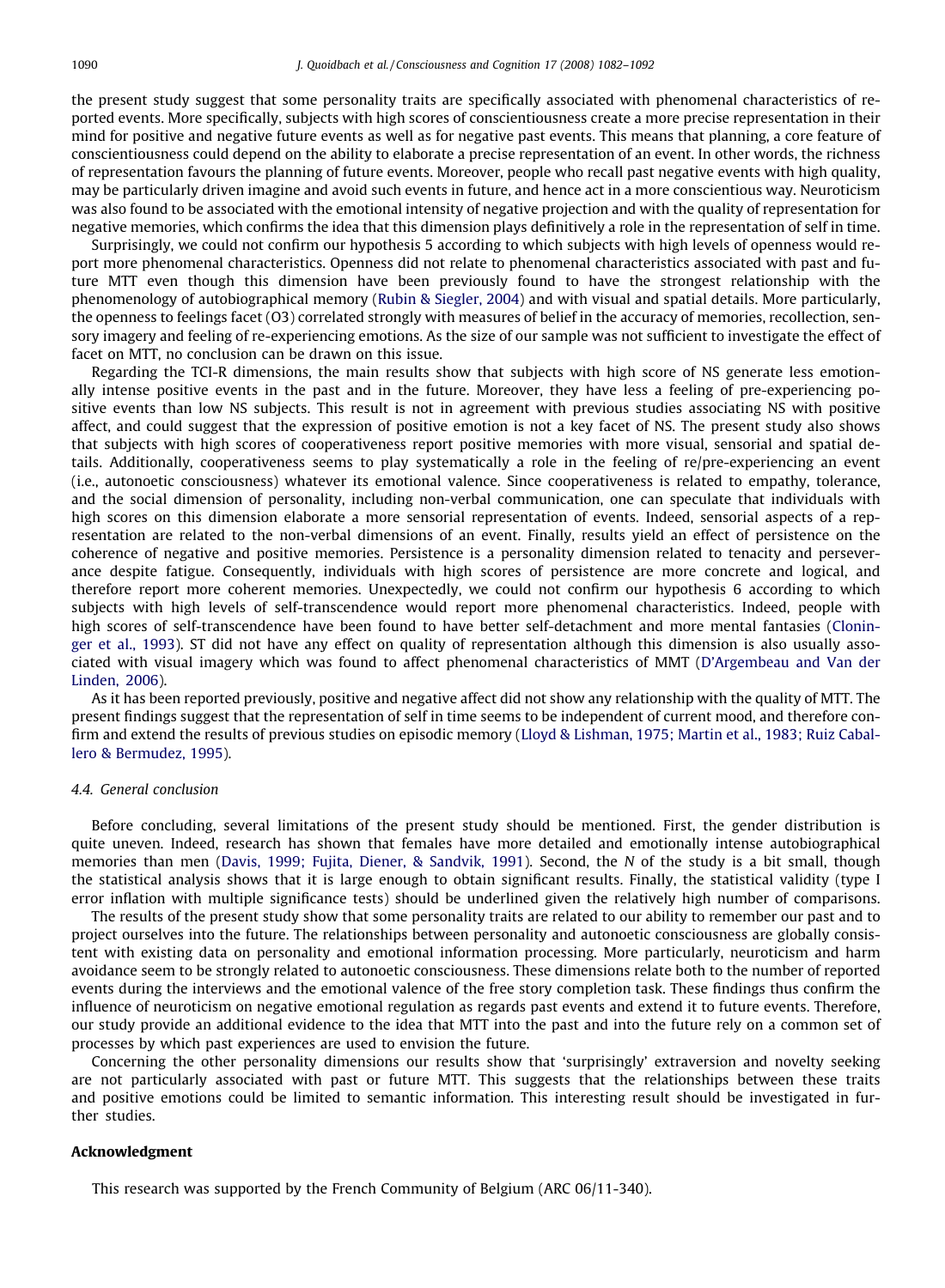#### <span id="page-9-0"></span>References

- Addis, D. R., & Schacter, D. L. (2008). Constructive episodic simulation: Temporal distance and detail of past and future events modulate hippocampal engagement. Hippocampus, 18(2), 227–237.
- Addis, D. R., Wong, A. T., & Schacter, D. L. (2007). Remembering the past and imagining the future: Common and distinct neural substrates during event construction and elaboration. Neuropsychologia, 45(7), 1363–1377.

Atance, C. M., & O'Neill, D. K. (2001). Episodic future thinking. Trends in Cognitive Sciences, 5(12), 533–539.

Atance, C. M., & O'Neill, D. K. (2005). The emergence of episodic future thinking in humans. Learning and Motivation, 36(2), 126–144.

Botzung, A., Denkova, E., & Manning, L. (in press). Experiencing past and future personal events: Functional neuroimaging evidence on the neural bases of mental time travel. Brain and Cognition, Corrected Proof.

Bradley, B. P., & Mogg, K. (1994). Mood and personality in recall of positive and negative information. Behaviour Research and Therapy, 32(1), 137–141.

Buckner, R. L., & Carroll, D. C. (2007). Self-projection and the brain. Trends in Cognitive Sciences, 11(2), 49–57.

Busby, J., & Suddendorf, T. (2005). Recalling yesterday and predicting tomorrow. Cognitive Development, 20(3), 362–372.

Cardebat, D., Doyon, B., Puel, M., Goulet, P., & Joanette, Y. (1990). Evocation lexical formelle et sémantique chez les sujets normaux : performances et dynamique de production en fonction du sexe, de l'âge et du niveau d'étude. Acta Neurologica Belgica, 90, 207–217.

Cloninger, C. R. (1999). The temperament and character inventory-revised. St. Louis, Missouri: Center for Psychobiology of Personality, Washington University. Cloninger, C. R., Svrakic, D. M., & Przybeck, T. R. (1993). A psychobiological model of temperament and character. Archives of General Psychiatry, 50(12), 975–990.

Corr, P. J. (2002). J.A. Gray's reinforcement sensitivity theory: Tests of the joint subsystem hypothesis of anxiety and impulsivity. Personality and Individual Differences, 33(4), 511–532.

Costa, P. T., Jr., & McCrae, R. R. (1992). Revised NEO Personality Inventory (NEO-PI-R) and NEO Five-Factor Inventory (NEO-FFI) professional manual. Psychological Assessment Resources.

D'Argembeau, A., & Van der Linden, M. (2004). Phenomenal characteristics associated with projecting oneself back into the past and forward into the future: Influence of valence and temporal distance. Consciousness and Cognition, 13(4), 844–858.

D'Argembeau, A., & Van der Linden, M. (2006). Individual differences in the phenomenology of mental time travel: The effect of vivid visual imagery and emotion regulation strategies. Consciousness and Cognition, 15(2), 342–350.

Davis, P. J. (1999). Gender differences in autobiographical memory for childhood emotional experiences. Journal of Personality and Social Psychology, 76(3), 498–510.

De Fruyt, F., Van De Wiele, L., & Van Heeringen, C. (2000). Cloninger's psychobiological model of temperament and character and the five-factor model of personality. Personality and Individual Differences, 29(3), 441–452.

Fleiss, J. L. (1981). Statistical methods for rates and proportions (2nd ed.). New York: John Wiley & Sons.

Fujita, F., Diener, E., & Sandvik, E. (1991). Gender differences in negative affect and well-being: The case for emotional intensity. Journal of Personality and Social Psychology, 61(3), 427–434.

Furnham, A., & Cheng, H. (1996). Psychiatric symptomatology and the recall of positive and negative personality information. Behaviour Research and Therapy, 34, 731–733.

Gable, S. L., Reis, H. T., & Elliot, A. J. (2000). Behavioral activation and inhibition in everyday life. Journal of Personality and Social Psychology, 78(6), 1135–1149.

Gilbert, D. T., & Wilson, T. D. (2007). Prospection: Experiencing the future. Science, 317, 1351–1354.

Gomez, A., & Gomez, R. (2002). Personality traits of the behavioural approach and inhibition systems: Associations with processing of emotional stimuli. Personality and Individual Differences, 32(8), 1299–1316.

Hansenne, M., Delhez, M., & Cloninger, C. R. (2005). Psychometric properties of the temperament and character inventory-revised (TCI-R) in a Belgian sample. Journal of Personality Assessment, 85(1), 40-49.

Hassabis, D., Kumaran, D., Vann, S. D., & Maguire, E. A. (2007). Patients with hippocampal amnesia cannot imagine new experiences. Proceedings of the National Academy of Sciences of the United States of America, 104(5), 1726–1731.

Hassabis, D., & Maguire, E. A. (2007). Deconstructing episodic memory with construction. Trends in Cognitive Sciences, 11(7), 299–306.

Hepburn, S. R., Barnhofer, T., & Williams, J. M. G. (2006). Effects of mood on how future events are generated and perceived. Personality and Individual Differences, 41(5), 801–811.

Heponiemi, T., Keltikangas-Jarvinen, L., Puttonen, S., & Ravaja, N. (2003). BIS/BAS sensitivity and self-rated affects during experimentally induced stress. Personality and Individual Differences, 34(6), 943–957.

Hotard, S. R., McFatter, R. M., McWhirter, R. M., & Stegall, M. E. (1989). Interactive effects of extraversion, neuroticism, and social relationships on subjective well-being. Journal of Personality and Social Psychology, 57(2), 321–331.

Johnson, M. K., & Sherman, S. J. (1990). Constructing and reconstructing the past and the future in the present. In E. T. Higgins & R. M. Sorrentino (Eds.). Handbook of motivation and cognition: Foundations of social behavior (Vol. 2, pp. 482–526). New York: Guilford.

Klein, S. B., Loftus, J., & Kihlstrom, J. F. (2002). Memory and temporal experience: The effects of episodic memory loss on an amnesic patient's ability to remember the past and imagine the future. Social Cognition, 20(5), 353–379.

Kuiper, N. A., & MacDonald, M. R. (1982). Self and other perception in mild depressives. Social Cognition, 1(3), 223–239.

Larsen, R. J., & Ketelaar, T. (1991). Personality and susceptibility to positive and negative emotional states. Journal of Personality and Social Psychology, 61(1), 132–140.

Levine, B. (2004). Autobiographical memory and the self in time: Brain lesion effects, functional neuroanatomy, and lifespan development. Brain and Cognition, 55(1), 54–68.

Lloyd, G. G., & Lishman, W. A. (1975). Effect of depression on the speed of recall of pleasant and unpleasant experiences. Psychological Medicine, 5, 173–180. MacLeod, A. K., & Byrne, A. (1996). Anxiety, depression, and the anticipation of future positive and negative experiences. Journal of Abnormal Psychology, 105(2), 286–289.

MacLeod, A. K., & Salaminiou, E. (2001). Reduced positive future-thinking in depression: Cognitive and affective factors. Cognition and Emotion, 15(1), 99–107.

Martin, M., Ward, J. C., & Clark, D. M. (1983). Neuroticism and the recall of positive and negative personality information. Behaviour Research and Therapy, 21(5), 495–503.

McCrae, R. R., & Costa, P. T. (1991). Adding Liebe und Arbeit: The full five-factor model and well-being. Personality and Social Psychology Bulletin, 17(2), 227–232.

Meyer, G. J., & Shack, J. R. (1989). Structural convergence of mood and personality: Evidence for old and new directions. Journal of Personality and Social Psychology, 57(4), 691–706.

Okuda, J., Fujii, T., Ohtake, H., Tsukiura, T., Tanji, K., Suzuki, K., et al (2003). Thinking of the future and past: The roles of the frontal pole and the medial temporal lobes. Neuroimage, 19(4), 1369–1380.

Rolland, J.P. (1998). Manuel du NEO PI-R. Paris: Editions du Centre de Psychologie Appliquée.

Rubin, D. C., & Siegler, I. C. (2004). Facets of personality and the phenomenology of autobiographical memory. Applied Cognitive Psychology, 18(7), 913–930. Ruiz Caballero, J. A., & Bermudez, J. (1995). Neuroticism, mood, and retrieval of negative personal memories. The Journal of General Psychology, 122(1), 29–35. Rusting, C. L. (1999). Interactive effects of personality and mood on emotion-congruent memory and judgment. Journal of Personality and Social Psychology,

77(5), 1073–1086.